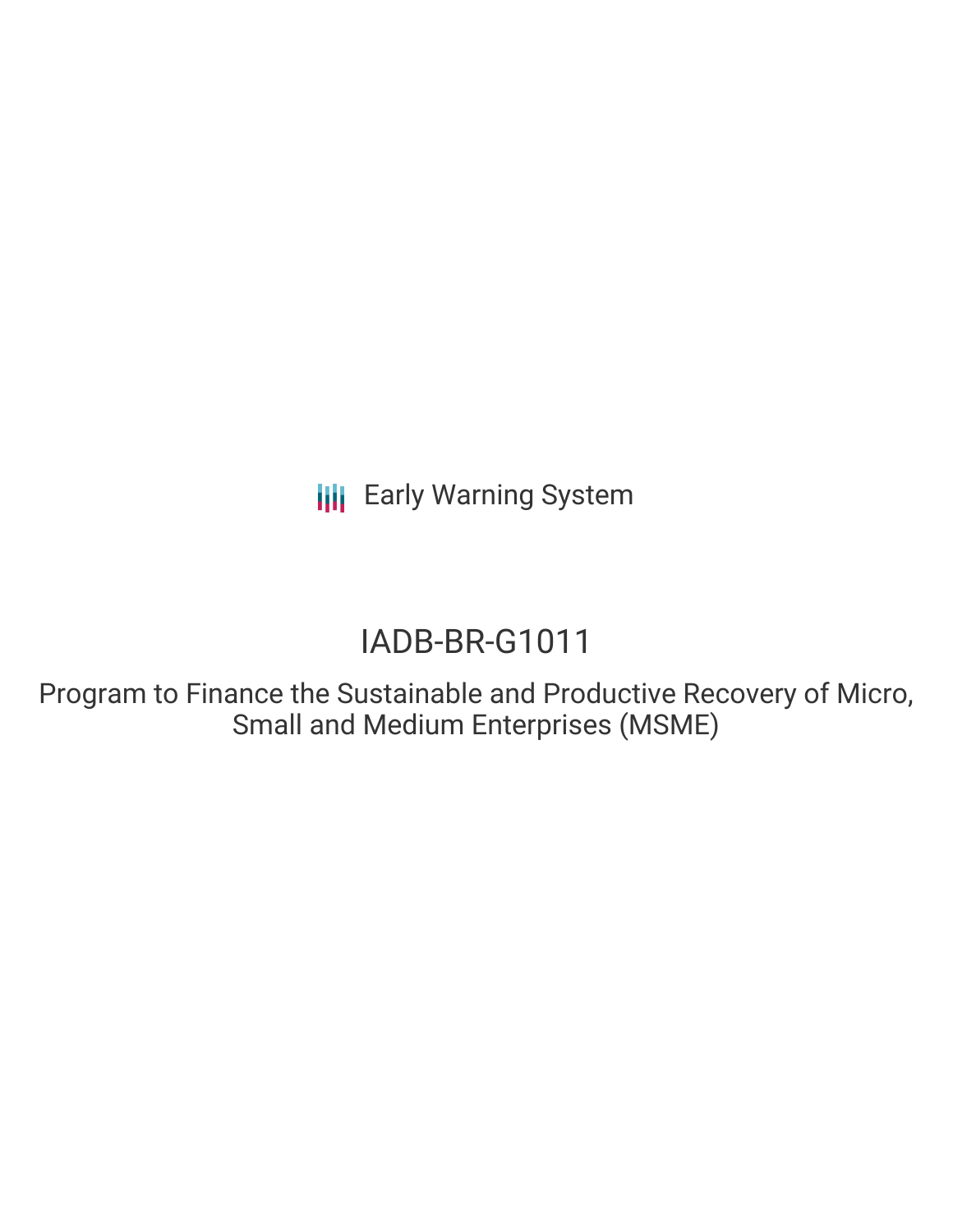

## Early Warning System

Program to Finance the Sustainable and Productive Recovery of Micro, Small and Medium Enterprises (MSME)

### **Quick Facts**

| <b>Countries</b>               | Brazil                                    |
|--------------------------------|-------------------------------------------|
| <b>Specific Location</b>       | UNINFORMED                                |
| <b>Financial Institutions</b>  | Inter-American Development Bank (IADB)    |
| <b>Status</b>                  | Approved                                  |
| <b>Bank Risk Rating</b>        | B                                         |
| <b>Borrower</b>                | Goverment of Brazil                       |
| <b>Sectors</b>                 | Industry and Trade, Technical Cooperation |
| <b>Investment Type(s)</b>      | Loan                                      |
| <b>Investment Amount (USD)</b> | $$5.00$ million                           |
| <b>Project Cost (USD)</b>      | $$5.00$ million                           |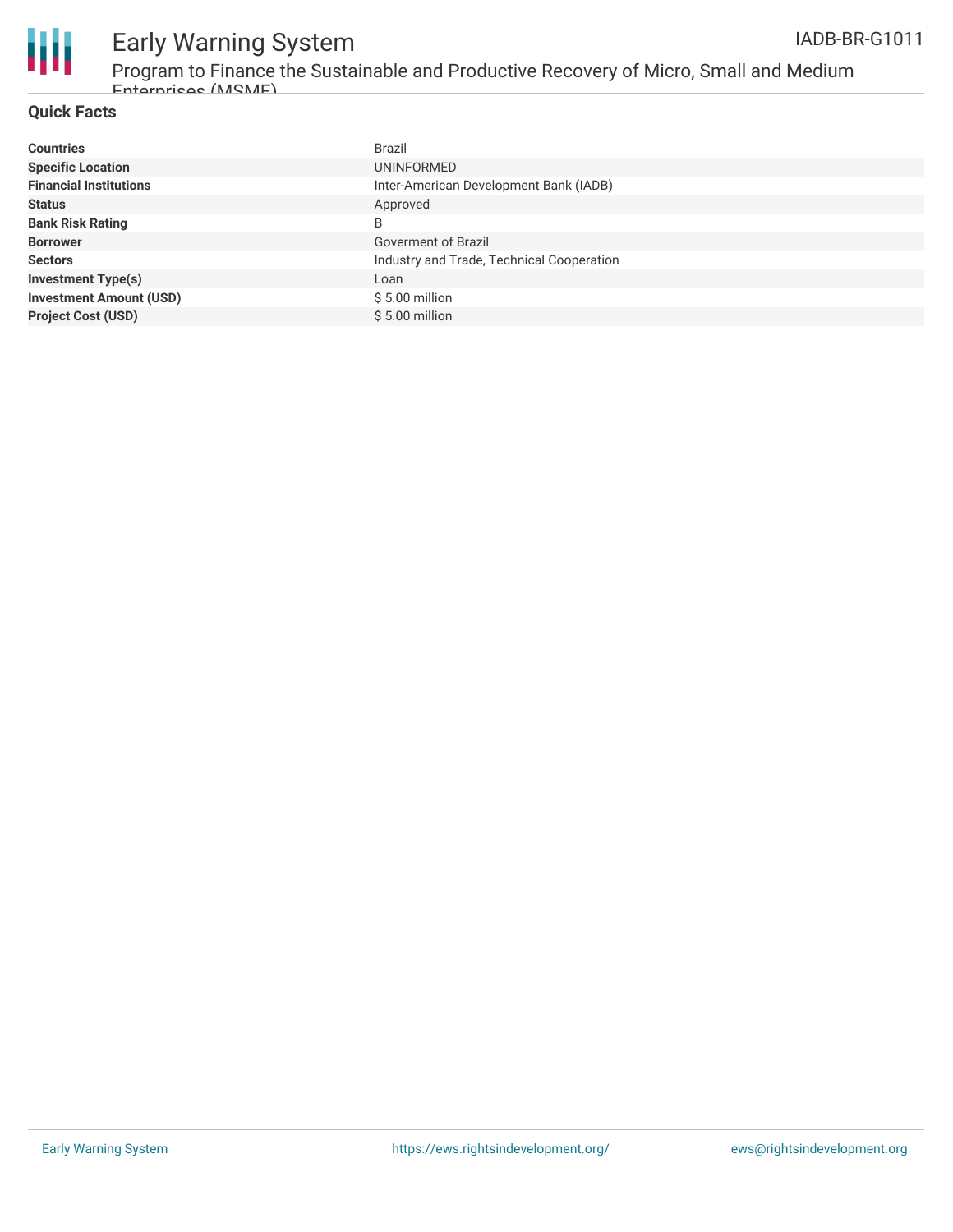

#### Early Warning System Program to Finance the Sustainable and Productive Recovery of Micro, Small and Medium Enterprises (MSME) IADB-BR-G1011

### **Project Description**

This contingent investment grant will support a loan (BR-L1576) and be complemented by a technical cooperation (BR-T1497) with the aim to seeks to address main investment barriers for battery storage Brazil, i.e. lack of familiarity with BESS technology among key stakeholders, lack of adequate cost recovery mechanisms, and high upfront costs - CAPEX. In this sense, the IGR will support the Brazilian National Development Bank (BNDES) in capitalizing a guarantee fund (Fundo Garantidor para Eficiencia Energetica, or FGEnergia) which will offer to their vast network of partner local financial intermediaries (LFIs) concessionally-priced guarantees to be used as alternative collateral in order to expand lending to MSMEs investments in BESS.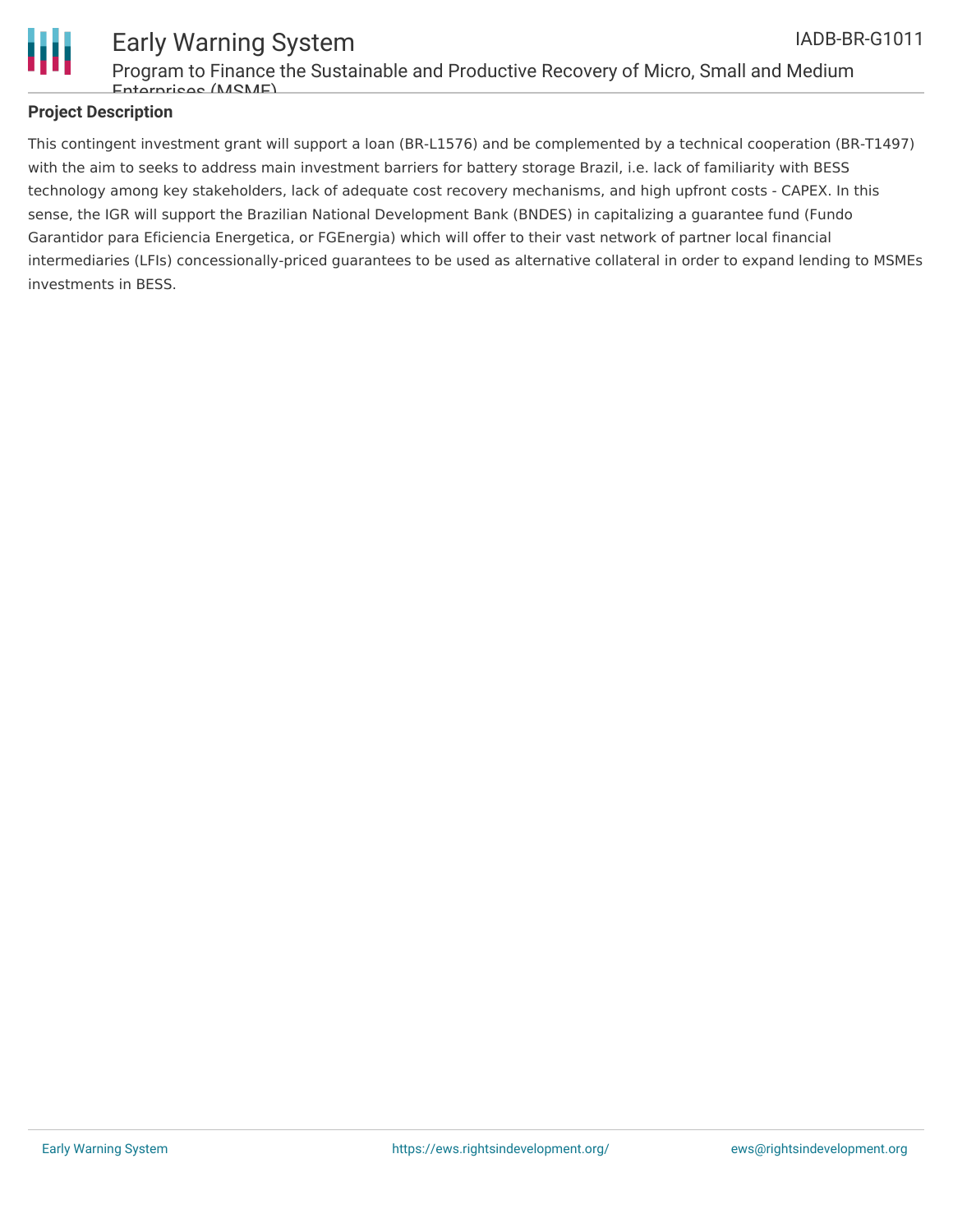



## Early Warning System

Program to Finance the Sustainable and Productive Recovery of Micro, Small and Medium Enterprises (MSME)

#### **Investment Description**

• Inter-American Development Bank (IADB)